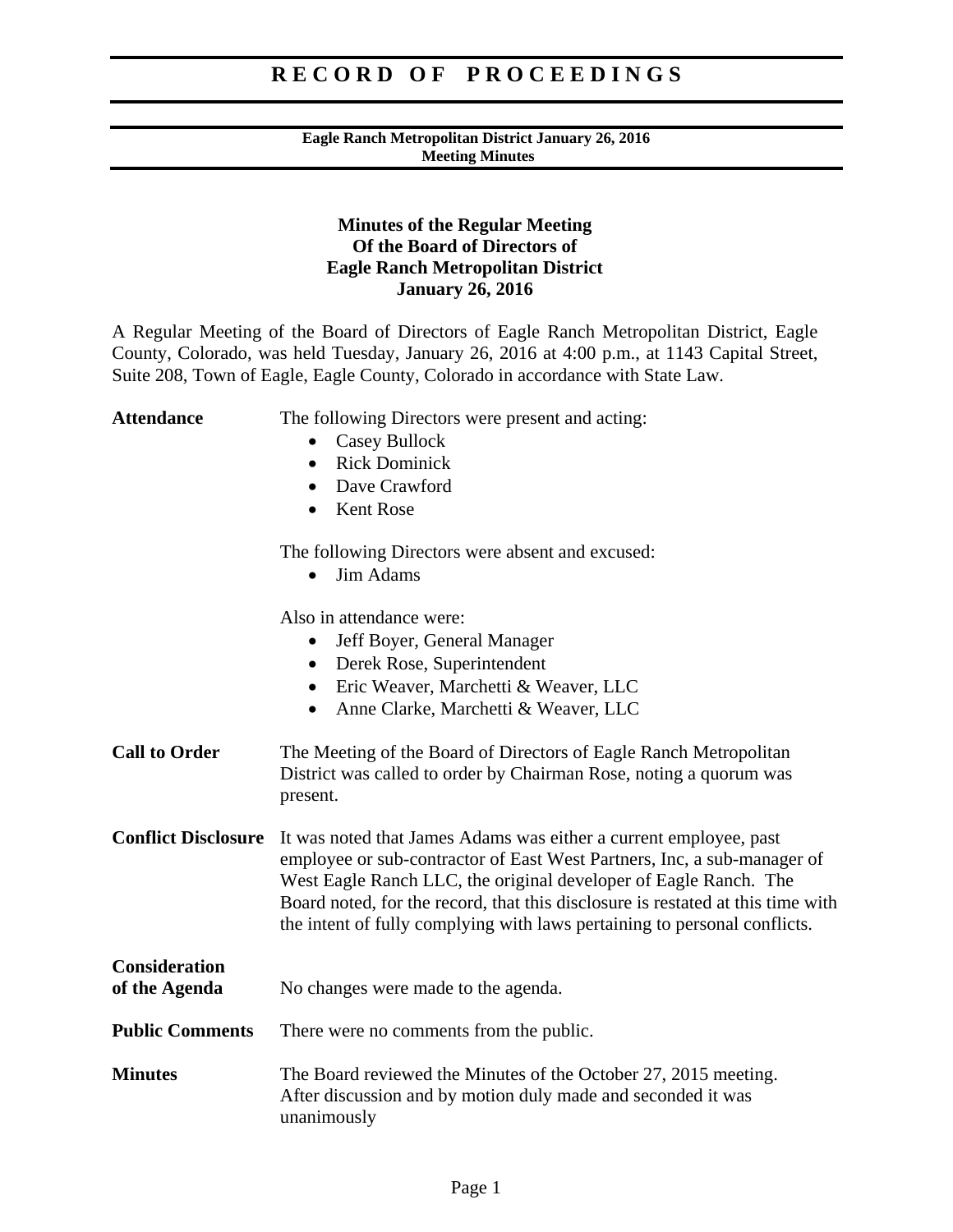#### **Eagle Ranch Metropolitan District January 26, 2016 Meeting Minutes**

|                                              | <b>RESOLVED</b> to approve the October 27, 2015 meeting minutes<br>as presented.                                                                                                                                                                                                                                                                                                                                                                                                                                                                                                                                                                                                                                                                                                                                                                             |
|----------------------------------------------|--------------------------------------------------------------------------------------------------------------------------------------------------------------------------------------------------------------------------------------------------------------------------------------------------------------------------------------------------------------------------------------------------------------------------------------------------------------------------------------------------------------------------------------------------------------------------------------------------------------------------------------------------------------------------------------------------------------------------------------------------------------------------------------------------------------------------------------------------------------|
| <b>Records Retention</b><br><b>Manual</b>    | Mr. Weaver presented a memorandum concerning the Records<br>Management Manual for Colorado Special Districts. Upon discussion<br>and by motion duly made and seconded it was unanimously                                                                                                                                                                                                                                                                                                                                                                                                                                                                                                                                                                                                                                                                     |
|                                              | <b>RESOLVED</b> to approve the Resolution for the Adoption of<br><b>Records Retention Manual.</b>                                                                                                                                                                                                                                                                                                                                                                                                                                                                                                                                                                                                                                                                                                                                                            |
| <b>2016 May Directors</b><br><b>Election</b> | The Election Resolution adopted in October 2015 needed to be updated<br>to change the Designated Election Official. Upon motion duly made<br>and seconded it was unanimously                                                                                                                                                                                                                                                                                                                                                                                                                                                                                                                                                                                                                                                                                 |
|                                              | <b>RESOLVED</b> to adopt the Resolution Calling for the 2016<br>Regular District Election.                                                                                                                                                                                                                                                                                                                                                                                                                                                                                                                                                                                                                                                                                                                                                                   |
| <b>Posting Resolution</b>                    | Mr. Weaver reviewed the 2016 Posting Resolution. Upon discussion<br>and by motion duly made and seconded it was unanimously                                                                                                                                                                                                                                                                                                                                                                                                                                                                                                                                                                                                                                                                                                                                  |
|                                              | <b>RESOLVED</b> to approve the Posting Resolution as presented.                                                                                                                                                                                                                                                                                                                                                                                                                                                                                                                                                                                                                                                                                                                                                                                              |
| <b>Meeting Dates</b>                         | Mr. Weaver reviewed the proposed 2016 meeting calendar. Upon<br>discussion and by motion duly made and seconded it was unanimously                                                                                                                                                                                                                                                                                                                                                                                                                                                                                                                                                                                                                                                                                                                           |
|                                              | <b>RESOLVED</b> to approve the 2016 meeting calendar.                                                                                                                                                                                                                                                                                                                                                                                                                                                                                                                                                                                                                                                                                                                                                                                                        |
| <b>Manager Report</b>                        | Mr. Boyer presented the manager report. Great autumn weather created<br>strong business to finish the year. He proposed the 2016 green fees and<br>marketing plans. The Board discussed rate comparisons among local<br>golf courses. The Board questioned the business impact of hosting<br>tournaments. Mr. Boyer indicated that the tournaments deliver a<br>positive financial impact as well as great publicity for the course. The<br>installation of the new Point of Sale system is in progress. This system<br>will also host the website and mobile booking application. Mr. Boyer's<br>team will return to managing the Face Book page and heading up other<br>marketing efforts. The Vail Daily has a new digital marketing division<br>and Mr. Boyer is investigating their offerings. Upon motion duly made<br>and seconded it was unanimously |

**RESOLVED** to adopt the 2016 rates as presented.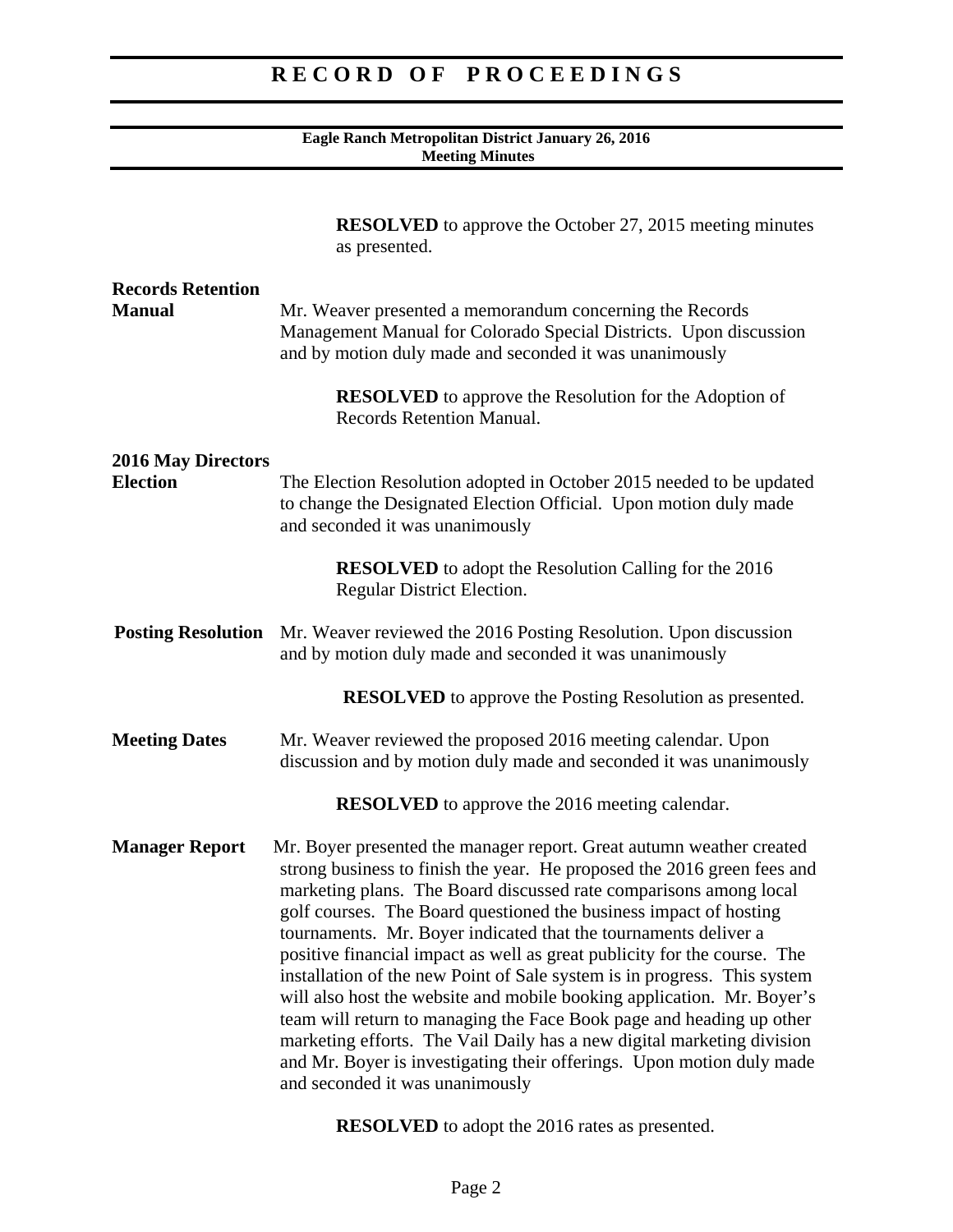### **Eagle Ranch Metropolitan District January 26, 2016 Meeting Minutes**

| <b>Other Business</b>       | A second solar panel provider has been on-site and a new proposal is in<br>development.                                                                                                                                                                                                                                    |
|-----------------------------|----------------------------------------------------------------------------------------------------------------------------------------------------------------------------------------------------------------------------------------------------------------------------------------------------------------------------|
|                             |                                                                                                                                                                                                                                                                                                                            |
|                             | Director Rose gave an update on the Source Gas pipeline access<br>project. The homeowner at the end of Abrams Creek Road has<br>indicated a favorable interest in including his driveway for the pipeline<br>access.                                                                                                       |
|                             | Derek Rose gave an update on the honey bee production. A trade was<br>made with Bonfire Brewing to produce a local brown ale. Several kegs<br>are reserved for Golf Course F&B sales or promotion this summer. A<br>professional documentary is also in production, which includes footage<br>of the beekeeping operation. |
|                             | Director Dominick requested the option to participate in the District's<br>employee health insurance plan. After discussion and by motion duly<br>made and seconded it was                                                                                                                                                 |
|                             | <b>RESOLVED</b> to allow Board Members to be in the Health<br>Insurance Plan of the District, as long as the expense is fully<br>reimbursed by the Board member. Directors Rose, Bullock, and<br>Crawford voted in favor, while Director Dominick abstained.                                                               |
| Marchetti & Weaver          |                                                                                                                                                                                                                                                                                                                            |
|                             | <b>Engagement Letter</b> Accounting guidelines now allow CPA's to "prepare" financials and<br>the proposed new engagement letter that meets the adopted<br>requirements was presented by Mr. Weaver. By motion duly made and<br>seconded it was unanimously                                                                |
|                             | <b>RESOLVED</b> to approve the Marchetti & Weaver, LLC<br>engagement letter as presented.                                                                                                                                                                                                                                  |
| <b>Financial Statements</b> |                                                                                                                                                                                                                                                                                                                            |
|                             | Mr. Weaver presented the preliminary December 31, 2015 financial<br>statements. He noted that the District finished favorable to forecast in<br>most categories and will start off the 2016 year slightly ahead of<br>projections.                                                                                         |
| <b>Accounts Payable</b>     | Upon review and by motion duly made and seconded it was<br>unanimously                                                                                                                                                                                                                                                     |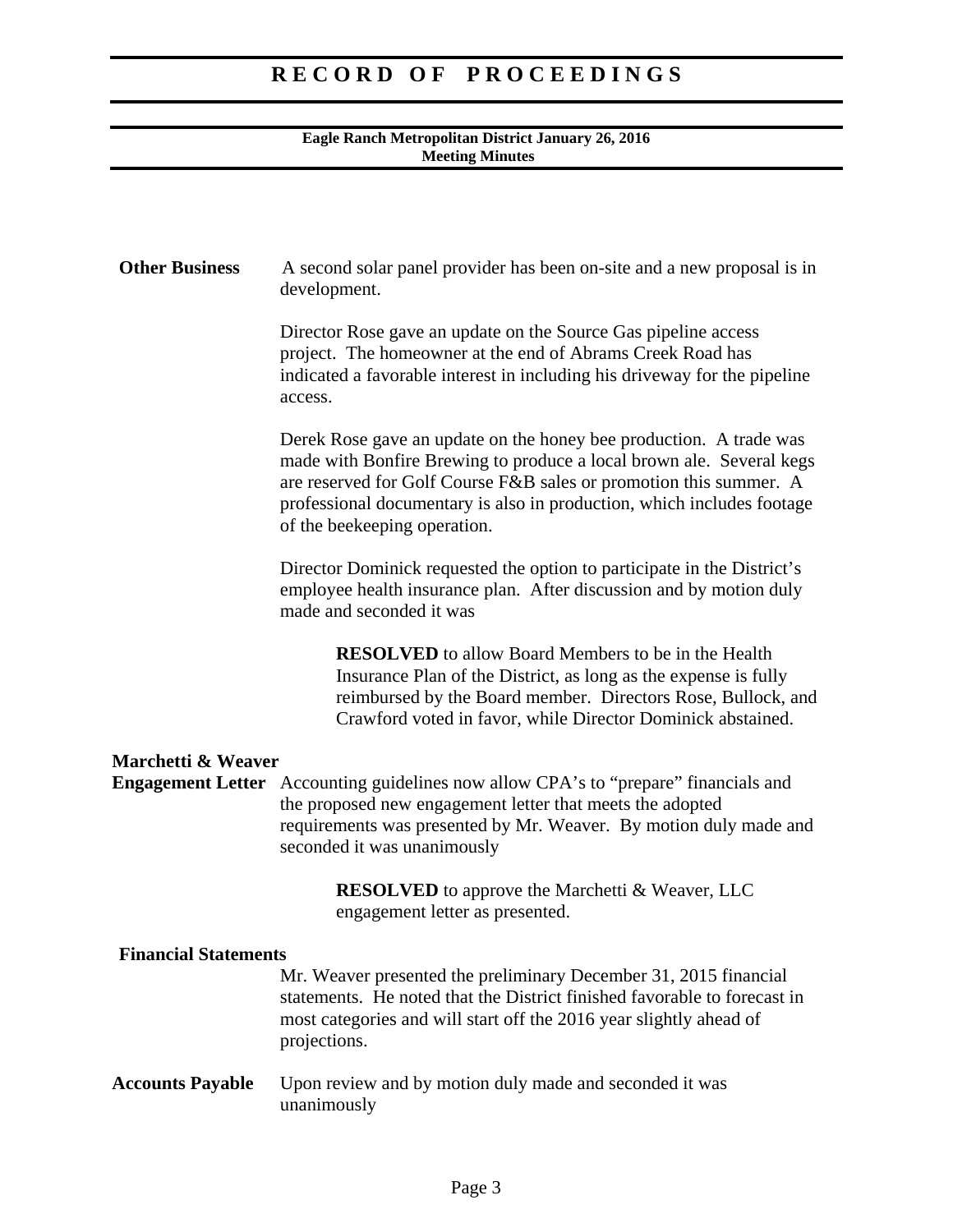#### **Eagle Ranch Metropolitan District January 26, 2016 Meeting Minutes**

 **RESOLVED** to approve and ratify the accounts payable listing, as presented.

**Adjournment** There being no further business to come before the Board and upon motion duly made and seconded it was unanimously

> **RESOLVED** to adjourn the meeting of the Eagle Ranch Metropolitan District Board of Directors held January 26, 2016.

> > Respectfully Submitted,

Anne D Clarke

Secretary to the Meeting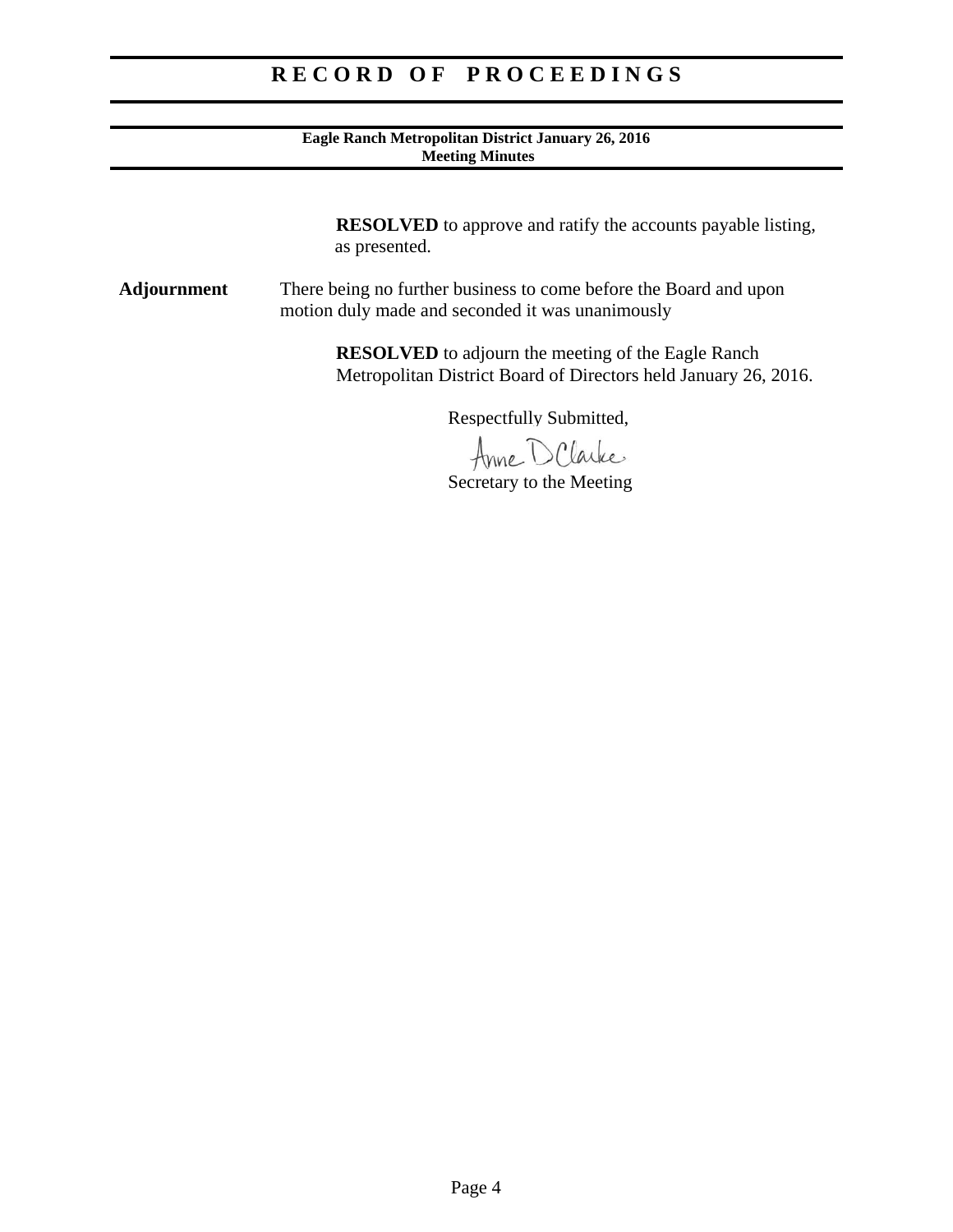### **Eagle Ranch Metropolitan District May 24, 2016 Meeting Minutes**

### **Minutes of the Regular Meeting Of the Board of Directors of Eagle Ranch Metropolitan District May 24, 2016**

A Regular Meeting of the Board of Directors of Eagle Ranch Metropolitan District, Eagle County, Colorado, was held Tuesday, May 24, 2016 at 2:00 p.m., at 1143 Capital Street, Suite 208, Town of Eagle, Eagle County, Colorado in accordance with State Law.

| <b>Attendance</b>                     | The following Directors were present and acting:<br>Casey Bullock<br><b>Rick Dominick</b><br>$\bullet$<br>Dave Crawford<br>$\bullet$<br><b>Kent Rose</b><br>$\bullet$                                                                                                                                                                                                            |
|---------------------------------------|----------------------------------------------------------------------------------------------------------------------------------------------------------------------------------------------------------------------------------------------------------------------------------------------------------------------------------------------------------------------------------|
|                                       | The following Directors were absent and excused:<br><b>Jim Adams</b>                                                                                                                                                                                                                                                                                                             |
|                                       | Also in attendance were:<br>Jeff Boyer, General Manager<br>$\bullet$<br>Derek Rose, Superintendent<br>$\bullet$<br>Eric Weaver, Marchetti & Weaver, LLC<br>$\bullet$<br>Anne Clarke, Marchetti & Weaver, LLC<br>$\bullet$                                                                                                                                                        |
| <b>Call to Order</b>                  | The Meeting of the Board of Directors of Eagle Ranch Metropolitan<br>District was called to order by Chairman Rose, noting a quorum was<br>present.                                                                                                                                                                                                                              |
| <b>Conflict Disclosure</b>            | It was noted that James Adams was either a current employee, past<br>employee or sub-contractor of East West Partners, Inc, a sub-manager of<br>West Eagle Ranch LLC, the original developer of Eagle Ranch. The<br>Board noted, for the record, that this disclosure is restated at this time with<br>the intent of fully complying with laws pertaining to personal conflicts. |
| <b>Consideration</b><br>of the Agenda | No changes were made to the agenda.                                                                                                                                                                                                                                                                                                                                              |
| <b>Public Comments</b>                | There were no comments from the public.                                                                                                                                                                                                                                                                                                                                          |
| <b>Minutes</b>                        | The Board reviewed the Minutes of the January 26, 2016 meeting.<br>After discussion and by motion duly made and seconded it was<br>unanimously                                                                                                                                                                                                                                   |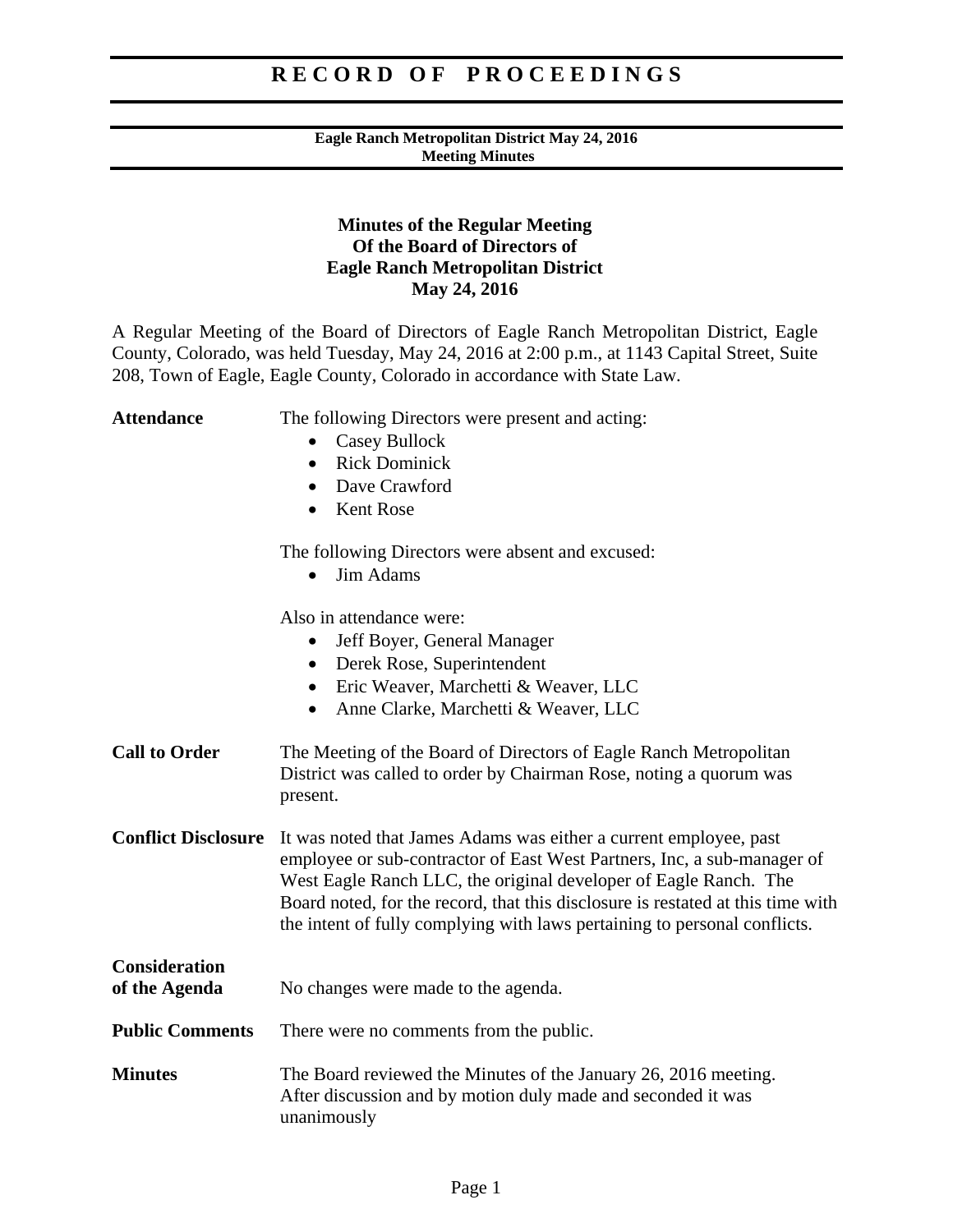### **Eagle Ranch Metropolitan District May 24, 2016 Meeting Minutes**

|                                           | <b>RESOLVED</b> to approve the January 26, 2016 meeting minutes<br>as presented.                                                                                                                                                                                                                                             |
|-------------------------------------------|------------------------------------------------------------------------------------------------------------------------------------------------------------------------------------------------------------------------------------------------------------------------------------------------------------------------------|
| Oath of<br><b>Office</b>                  | The Oath of Office was administered to Kent Rose, Casey Bullock, Rick<br>Dominick, and Dave Crawford.                                                                                                                                                                                                                        |
| <b>Election</b> of<br><b>Officers</b>     | By motion duly made and seconded, it was unanimously                                                                                                                                                                                                                                                                         |
|                                           | <b>RESOLVED</b> to appoint Director Rose as President, Director<br>Adams as Treasurer, Director Dominick as Secretary, and<br>Directors Bullock and Crawford as Vice President/Assistant<br>Secretary/Treasurer.                                                                                                             |
| <b>Solar Update</b>                       | Mr. Boyer gave an update on the solar installation proposals. Energy<br>costs, Holy Cross rebates, and system warranties were discussed. Mr.<br>Boyer will schedule an energy audit of the facilities. He will continue<br>to evaluate and research the proposals. Another update is scheduled for<br>the October meeting.   |
| <b>Gas Pipeline</b><br><b>Replacement</b> | Director Rose reported that the Black Hills (SourceGas) pipeline<br>replacement has not received a Town of Eagle construction permit yet.                                                                                                                                                                                    |
| <b>Manager Report</b>                     | Mr. Boyer presented the manager report. Pass sales have continued to<br>grow year after year. The new software system is not ideal for punch<br>cards. The team has reverted back to physically punching the cards,<br>with a surprise discovery that the golfers prefer the visual indication of<br>their punch card usage. |
|                                           | The new tee time reservation system allows for reservations to begin at<br>12:01 a.m., compared to 5:01 p.m. with the prior system. Mr. Boyer<br>will contact ForeUp and request a system change back to 5:01 a.m.                                                                                                           |
|                                           | Mr. Rose described how new staff and new equipment have favorably<br>impacted his maintenance operations.                                                                                                                                                                                                                    |
| <b>Audit</b>                              | Mr. Weaver presented the 2015 audit report, noting that the District had<br>again received an unqualified or "clean" opinion. Upon a motion<br>duly made and seconded it was unanimously                                                                                                                                     |

**RESOLVED** to accept the 2015 audit report.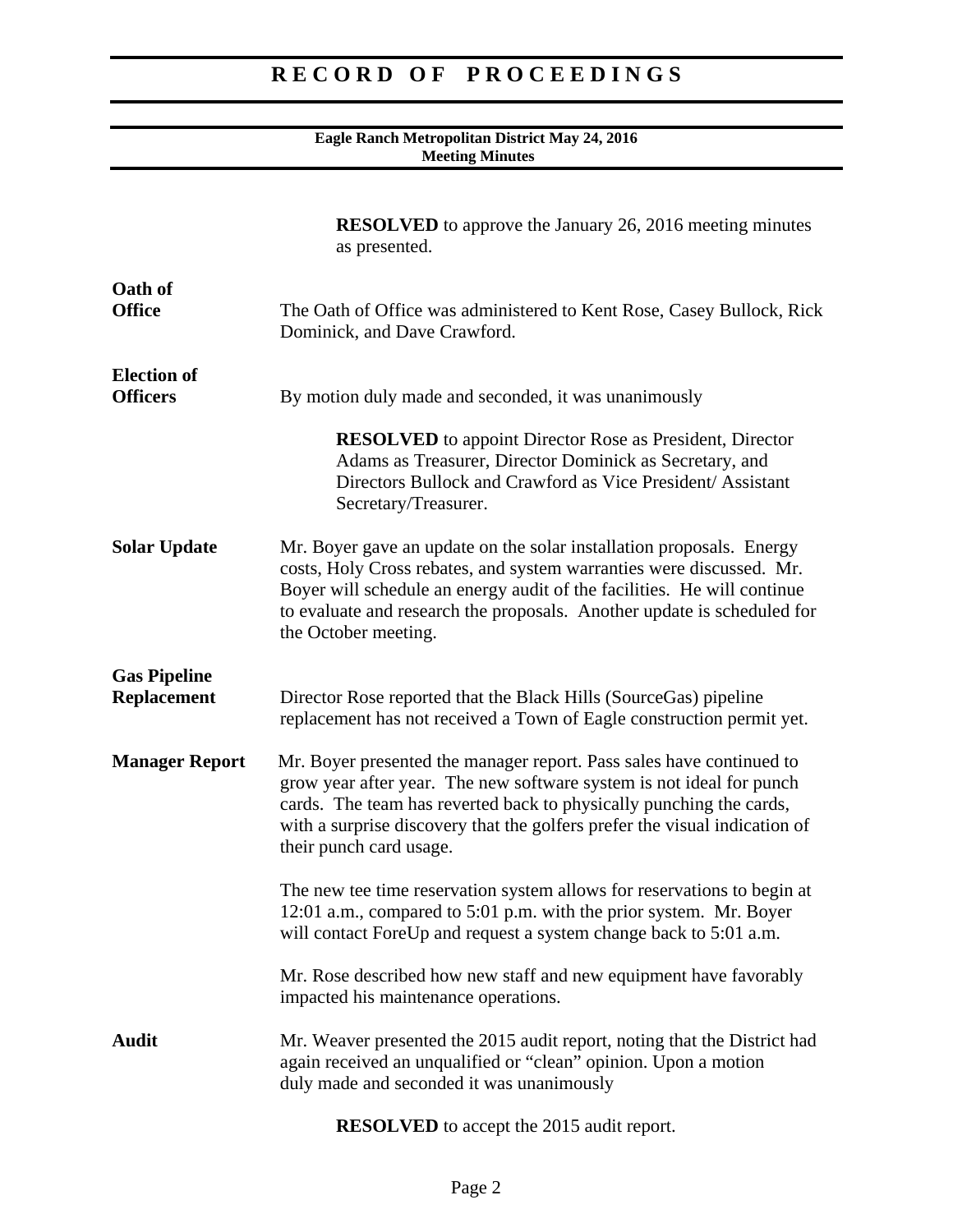### **Eagle Ranch Metropolitan District May 24, 2016 Meeting Minutes**

| <b>Financial Statements</b> | Mr. Weaver presented the preliminary April 30, 2016 financial<br>statements. He noted that the Golf operations are off to a strong start.<br>Upon review and by motion duly made and seconded it was<br>unanimously |
|-----------------------------|---------------------------------------------------------------------------------------------------------------------------------------------------------------------------------------------------------------------|
|                             | <b>RESOLVED</b> to approve the April 30, 2016 financials.                                                                                                                                                           |
| <b>Accounts Payable</b>     | Upon review and by motion duly made and seconded it was<br>unanimously                                                                                                                                              |
|                             | <b>RESOLVED</b> to approve and ratify the accounts payable listing,<br>as presented.                                                                                                                                |
| <b>Adjournment</b>          | There being no further business to come before the Board and upon<br>motion duly made and seconded it was unanimously                                                                                               |
|                             | <b>RESOLVED</b> to adjourn the meeting of the Eagle Ranch<br>Metropolitan District Board of Directors held May 24, 2016.                                                                                            |
|                             | Respectfully Submitted,                                                                                                                                                                                             |

Secretary to the Meeting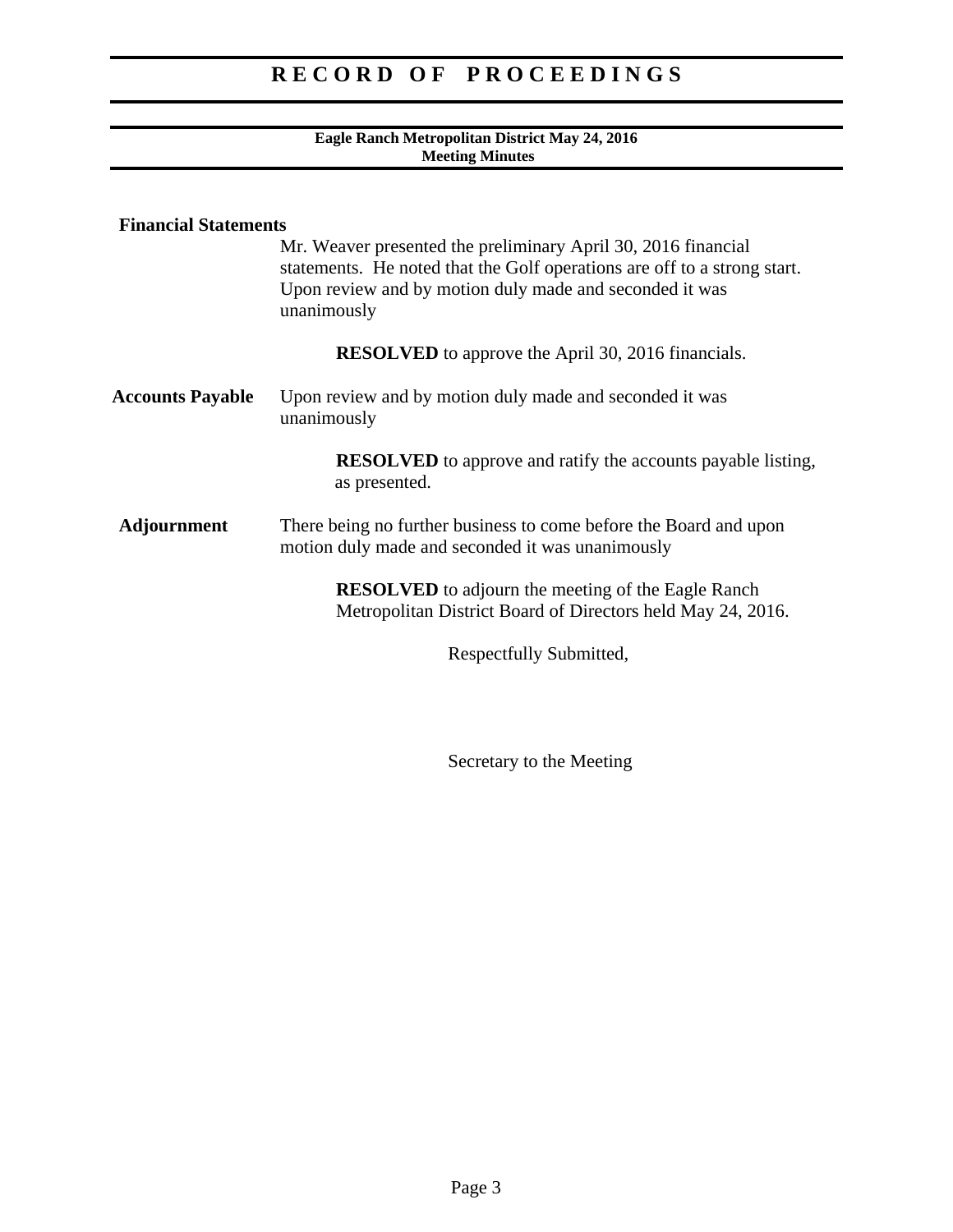### **Eagle Ranch Metropolitan District August 23, 2016 Meeting Minutes**

### **Minutes of the Regular Meeting Of the Board of Directors of Eagle Ranch Metropolitan District August 23, 2016**

A Regular Meeting of the Board of Directors of Eagle Ranch Metropolitan District, Eagle County, Colorado, was held Tuesday, August 23, 2016 at 3:00 p.m., at 1143 Capital Street, Suite 208, Town of Eagle, Eagle County, Colorado in accordance with State Law.

| <b>Attendance</b>                     | The following Directors were present and acting:<br>Jim Adams<br><b>Casey Bullock</b><br>$\bullet$<br>• Dave Crawford<br>Rick Dominick (by phone)<br>$\bullet$                                                                                                                                                                                                                   |
|---------------------------------------|----------------------------------------------------------------------------------------------------------------------------------------------------------------------------------------------------------------------------------------------------------------------------------------------------------------------------------------------------------------------------------|
|                                       | The following Directors were absent and excused:<br><b>Kent Rose</b>                                                                                                                                                                                                                                                                                                             |
|                                       | Also in attendance were:<br>Jeff Boyer, General Manager<br>Derek Rose, Superintendent<br>$\bullet$<br>Eric Weaver, Marchetti & Weaver, LLC<br>$\bullet$<br>Anne Clarke, Marchetti & Weaver, LLC<br>$\bullet$<br>Teak Simonton, Candidate for Eagle County Treasurer<br>$\bullet$<br>Mari Renzelman, Candidate for Eagle County Treasurer<br>$\bullet$                            |
| <b>Call to Order</b>                  | The Meeting of the Board of Directors of Eagle Ranch Metropolitan<br>District was called to order by Director Crawford, noting a quorum was<br>present.                                                                                                                                                                                                                          |
| <b>Conflict Disclosure</b>            | It was noted that James Adams was either a current employee, past<br>employee or sub-contractor of East West Partners, Inc, a sub-manager of<br>West Eagle Ranch LLC, the original developer of Eagle Ranch. The<br>Board noted, for the record, that this disclosure is restated at this time with<br>the intent of fully complying with laws pertaining to personal conflicts. |
| <b>Consideration</b><br>of the Agenda | No changes were made to the agenda.                                                                                                                                                                                                                                                                                                                                              |
| <b>Public Comments</b>                | At the beginning of the meeting, Teak Simonton delivered a short<br>campaign pitch, explaining her background and qualifications for Eagle<br>County Treasurer as well as asking for the District's support in the<br>November election.                                                                                                                                         |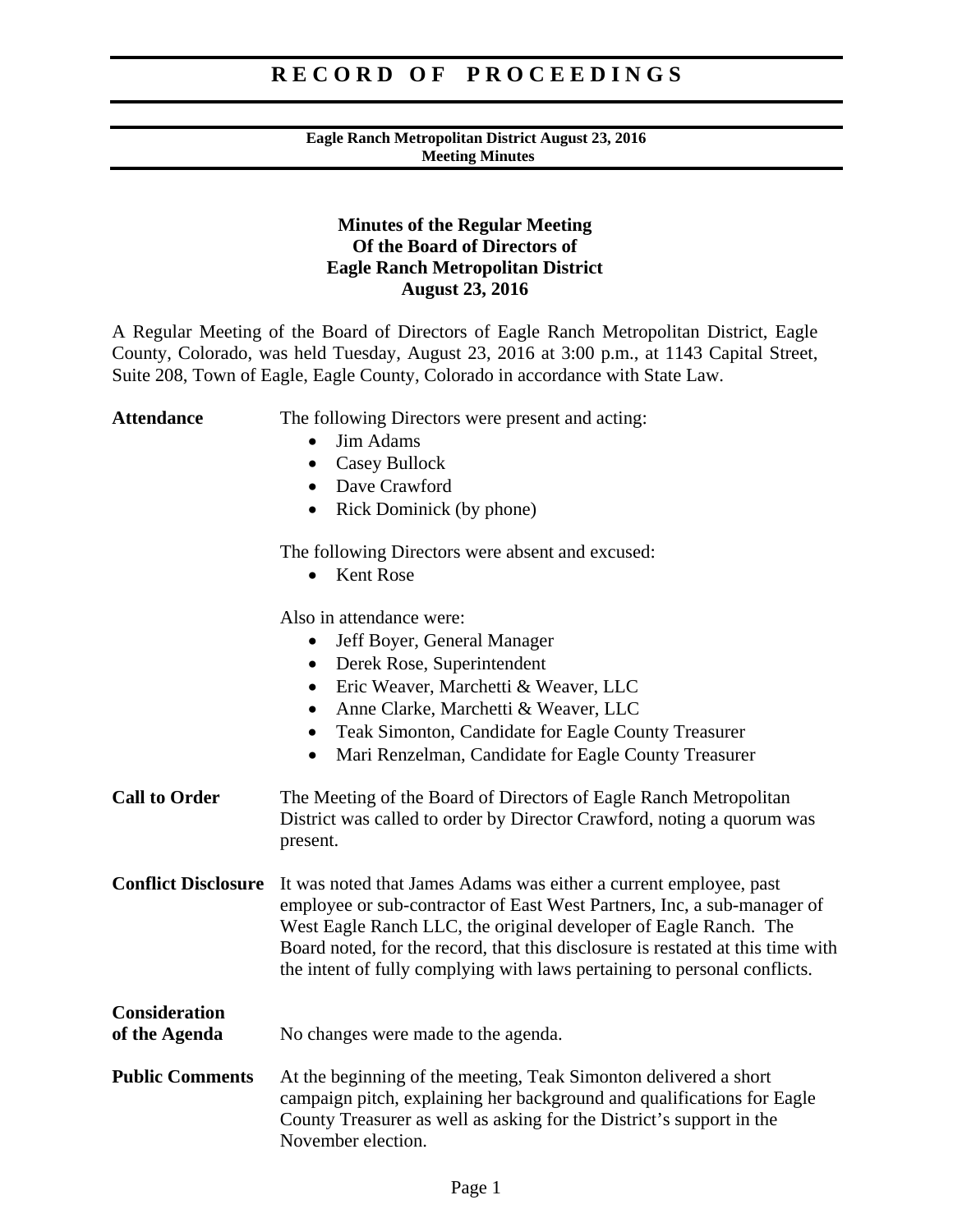### **Eagle Ranch Metropolitan District August 23, 2016 Meeting Minutes**

|                             | At 3:30, Mari Renzelman introduced herself as a candidate for Eagle<br>County Treasurer, explaining that she has been the Chief Deputy<br>Treasurer for sixteen years. Director Dominick asked a question<br>concerning the county's investment policy. |
|-----------------------------|---------------------------------------------------------------------------------------------------------------------------------------------------------------------------------------------------------------------------------------------------------|
| <b>Minutes</b>              | The Board reviewed the Minutes of the May 24, 2016 meeting. After<br>discussion and by motion duly made and seconded it was<br>unanimously                                                                                                              |
|                             | <b>RESOLVED</b> to approve the May 24, 2016 meeting minutes<br>with a typographical error corrected.                                                                                                                                                    |
| <b>Solar Update</b>         | Mr. Boyer gave an update on the solar installation proposals. The Holy<br>Cross rebate and vendor details were discussed. Active Energies is<br>preparing the quote for an energy audit. A decision is expected during<br>the October budget meeting.   |
| <b>Manager Report</b>       | Mr. Boyer presented the manager report. Rounds have been lost to Frost<br>Creek and Cordillera, which is newly run by Troon. The ForeUp point-<br>of-sale software limitations were discussed. Credit card processing<br>fees are higher than expected. |
|                             | Director Crawford discussed the possibility of creating a PM clubhouse<br>dinner service. Pros and cons of the possibility were discussed.                                                                                                              |
|                             | The maintenance crew will drain the lake at #18 to repair the intake<br>pipe, which heaved out of the ground. Special green fee rates for<br>impacted guests are planned.                                                                               |
| <b>Financial Statements</b> | Mr. Weaver presented the preliminary July 31, 2016 financial<br>statements. Capital projects and the 2017 budget process were<br>discussed. Upon review and by motion duly made and seconded it was<br>unanimously                                      |
|                             | <b>RESOLVED</b> to approve the July 31, 2016 financials.                                                                                                                                                                                                |
| <b>Accounts Payable</b>     | Upon review and by motion duly made and seconded it was<br>unanimously                                                                                                                                                                                  |
|                             | <b>RESOLVED</b> to approve and ratify the accounts payable listing,<br>as presented.                                                                                                                                                                    |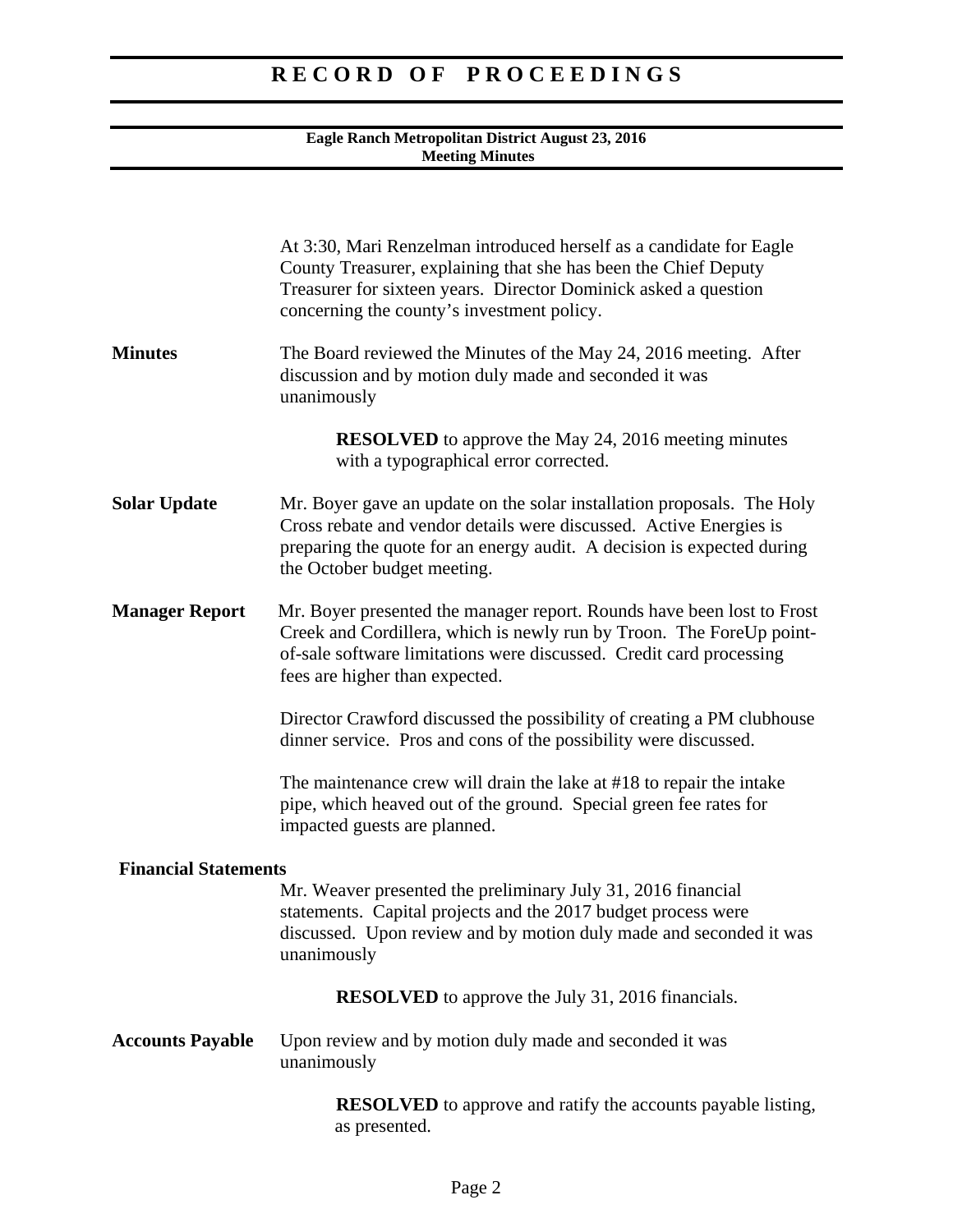### **Eagle Ranch Metropolitan District August 23, 2016 Meeting Minutes**

**Adjournment** There being no further business to come before the Board and upon motion duly made and seconded it was unanimously

> **RESOLVED** to adjourn the meeting of the Eagle Ranch Metropolitan District Board of Directors held August 23, 2016.

> > Respectfully Submitted,

Anne D Clarke

Secretary to the Meeting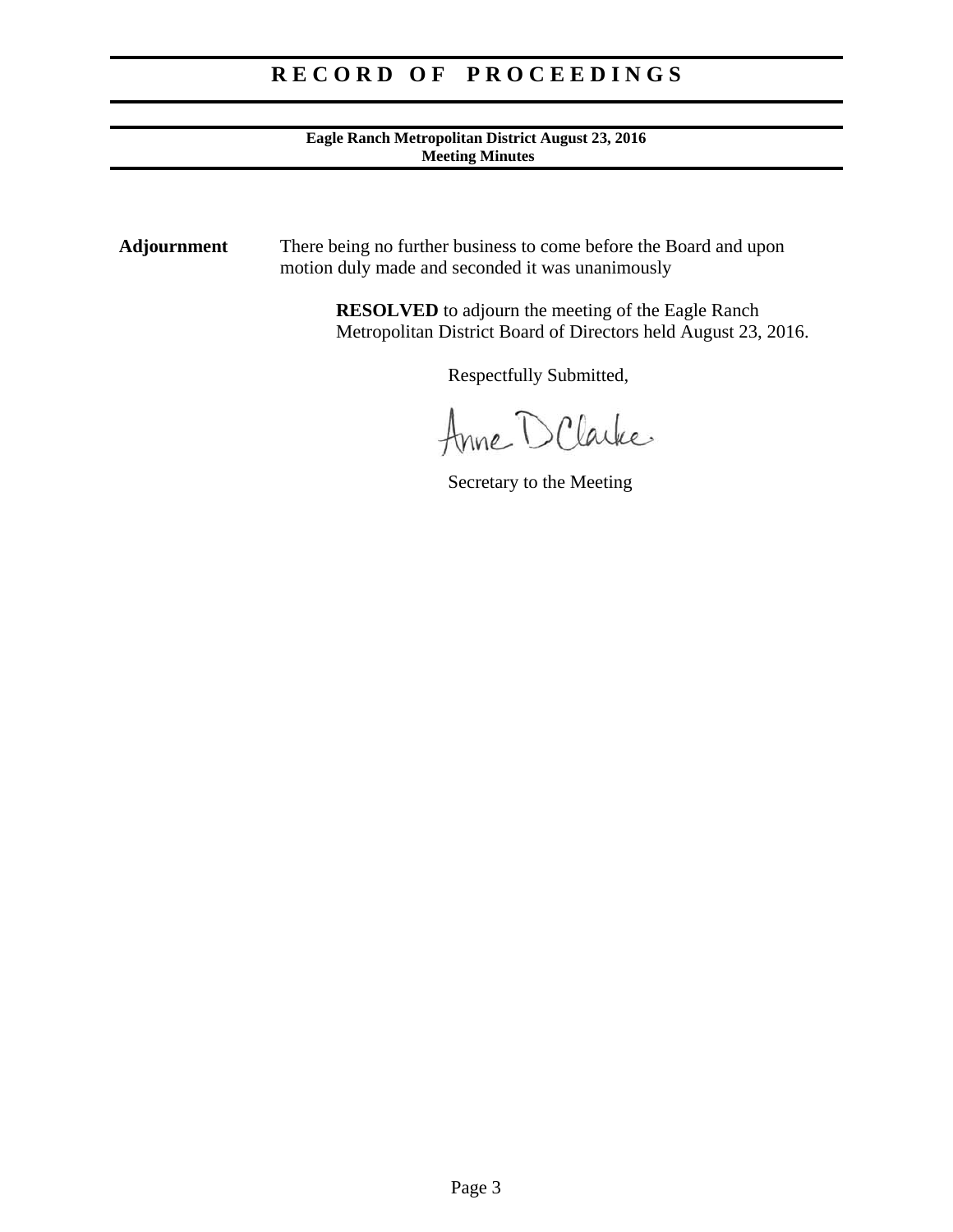### **Eagle Ranch Metropolitan District October 25, 2016 Meeting Minutes**

### **Minutes of the Special Meeting Of the Board of Directors of Eagle Ranch Metropolitan District October 25, 2016**

A Special Meeting of the Board of Directors of Eagle Ranch Metropolitan District, Eagle County, Colorado, was held Tuesday, October 25, 2016 at 3:00 p.m., at 1143 Capital Street, Suite 208, Town of Eagle, Eagle County, Colorado in accordance with State Law.

| <b>Attendance</b>                     | The following Directors were present and acting:<br><b>Kent Rose</b><br>Jim Adams<br>$\bullet$<br><b>Casey Bullock</b><br>$\bullet$<br>Dave Crawford<br><b>Rick Dominick</b><br>$\bullet$                                                                                                                                                                                        |
|---------------------------------------|----------------------------------------------------------------------------------------------------------------------------------------------------------------------------------------------------------------------------------------------------------------------------------------------------------------------------------------------------------------------------------|
|                                       | Also in attendance were:<br>Jeff Boyer, General Manager<br>Eric Weaver, Marchetti & Weaver, LLC<br>$\bullet$<br>Anne Clarke, Marchetti & Weaver, LLC<br>٠<br>Christian Basso, Sunsense Solar<br>$\bullet$<br>Jason Weingast, Active Energies Solar<br>$\bullet$                                                                                                                  |
| <b>Call to Order</b>                  | The Meeting of the Board of Directors of Eagle Ranch Metropolitan<br>District was called to order by Director Rose, noting a quorum was<br>present.                                                                                                                                                                                                                              |
| <b>Conflict Disclosure</b>            | It was noted that James Adams was either a current employee, past<br>employee or sub-contractor of East West Partners, Inc, a sub-manager of<br>West Eagle Ranch LLC, the original developer of Eagle Ranch. The<br>Board noted, for the record, that this disclosure is restated at this time with<br>the intent of fully complying with laws pertaining to personal conflicts. |
| <b>Consideration</b><br>of the Agenda | No changes were made to the agenda.                                                                                                                                                                                                                                                                                                                                              |
| <b>Minutes</b>                        | The Board reviewed the Minutes of the August 23, 2016 meeting.<br>After discussion and by motion duly made and seconded it was<br>unanimously                                                                                                                                                                                                                                    |
|                                       | <b>RESOLVED</b> to approve the August 23, 2016 meeting minutes<br>as presented.                                                                                                                                                                                                                                                                                                  |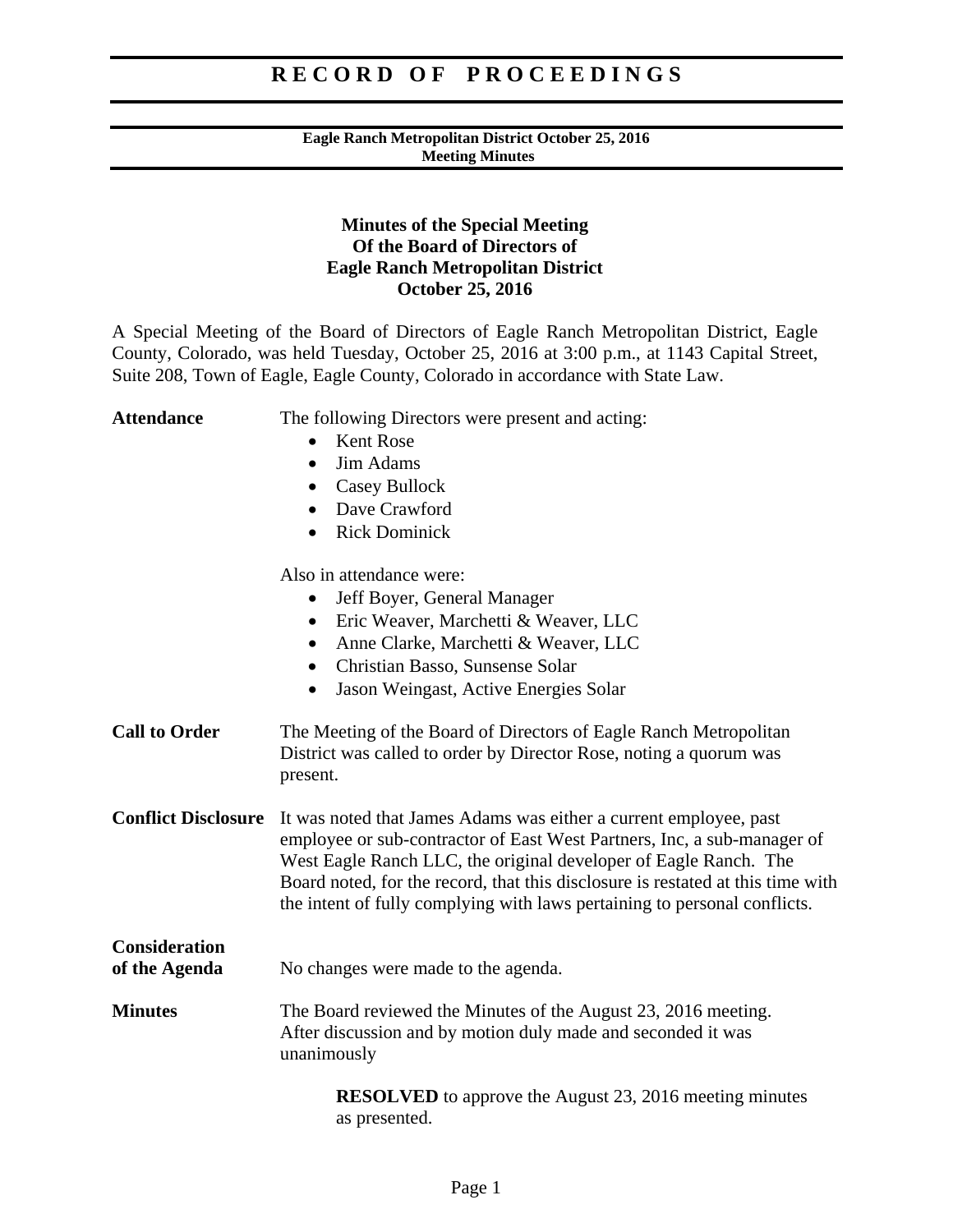#### **Eagle Ranch Metropolitan District October 25, 2016 Meeting Minutes**

| <b>Solar Update</b>         | Mr. Boyer gave a review of the solar proposals. Vendor representatives<br>were present to answer questions. The discussion covered net<br>metering, warranties, and equipment standards. Aesthetics, glare, and<br>timing of the purchase were also considered. Due to the age of the<br>bids, and the varying design features, both vendors were asked to create<br>new proposals for the Cart Barn and Maintenance Facility based on<br>25 watts per facility to maximize rebates and improve comparability.<br>Energy audit bids and installation details will also be requested. After<br>discussion and by motion duly made and seconded it was<br>unanimously |
|-----------------------------|---------------------------------------------------------------------------------------------------------------------------------------------------------------------------------------------------------------------------------------------------------------------------------------------------------------------------------------------------------------------------------------------------------------------------------------------------------------------------------------------------------------------------------------------------------------------------------------------------------------------------------------------------------------------|
|                             | <b>RESOLVED</b> to approve Mr. Boyer to proceed with the solar<br>equipment installation with the low bidder once final proposals<br>are received from the vendors.                                                                                                                                                                                                                                                                                                                                                                                                                                                                                                 |
| Calendar                    | A 2017 calendar with proposed meeting dates was included in the<br>board packet for review. The first meeting of the year is scheduled for<br>February 21, 2017.                                                                                                                                                                                                                                                                                                                                                                                                                                                                                                    |
| <b>Manager Report</b>       | Mr. Boyer presented the manager report. Revenue and rounds are still<br>down, slightly offset by reduced expenses. The Maroon Creek cart<br>fleet deliveries have begun and final delivery is estimated to be<br>November 4, 2016.                                                                                                                                                                                                                                                                                                                                                                                                                                  |
|                             | Mr. Boyer identified several major points in the preliminary 2017<br>operating budget, including revenue increases, changing the Head Golf<br>Pro to a year-round position, the impact of new Dept of Labor<br>Overtime regulations, worker's compensation insurance increases, and<br>capital requests.                                                                                                                                                                                                                                                                                                                                                            |
| <b>Financial Statements</b> |                                                                                                                                                                                                                                                                                                                                                                                                                                                                                                                                                                                                                                                                     |
|                             | Mr. Weaver presented the preliminary September 30, 2016 financial<br>statements. The long-range financial plan, reserve study replacement<br>recommendations, and long-term debt refinancing options were all<br>discussed.                                                                                                                                                                                                                                                                                                                                                                                                                                         |
| 2017 Budget                 | The 2017 preliminary budget was distributed with the Board packet for<br>review. The public hearing was opened for public comment and upon<br>hearing no public comment the public hearing was closed. After<br>review and upon motion duly made it was unanimously                                                                                                                                                                                                                                                                                                                                                                                                 |
|                             | <b>RESOLVED</b> to adopt the 2017 budget as presented; to set the                                                                                                                                                                                                                                                                                                                                                                                                                                                                                                                                                                                                   |

operating mill levy at 25.000 mills and the debt service mill levy at